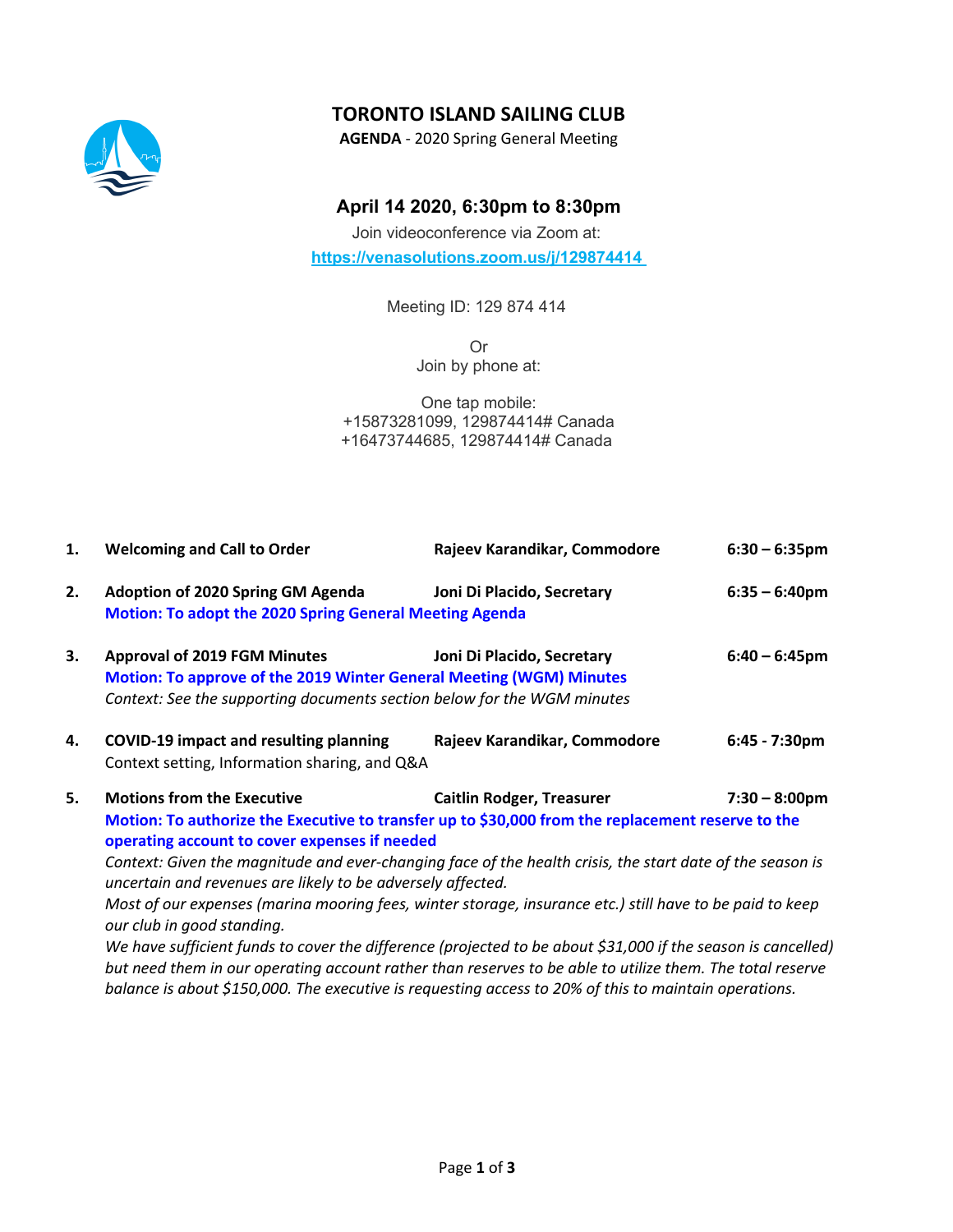### **Motion: To amend the fee structure for the 2020 season as follows, to be offered at the discretion of the executive:**

| Sailing membership (rates are before HST) |  |  |
|-------------------------------------------|--|--|
|-------------------------------------------|--|--|

| <b>Open date</b>          | Gate   | Rate                                                                       |
|---------------------------|--------|----------------------------------------------------------------------------|
| Before 15-Jun             | Full   | As budgeted; Full year rate (New - \$520 / \$560, Returning \$510 / \$550) |
| $ 15 - Jun - 12 - Jul $   | Gate 1 | <b>*New - \$450</b>                                                        |
| $ 13 - Ju  - 10 - Aug $   | Gate 2 | As budgeted; Partial year rate (\$360)                                     |
| $10$ -Aug - 6-Sep         | Gate 3 | *New - \$250                                                               |
| After 6-Sep or not Gate 4 |        | *New - \$44.25 sustainability fee                                          |

#### Social membership (rates are before HST)

| Open date                 | <b>Gate</b> | Rate                                                               |
|---------------------------|-------------|--------------------------------------------------------------------|
| Before 13-Jul             | <b>Full</b> | As budgeted; Full year rate (New - \$175, Returning \$135 / \$150) |
| $ 13$ -Jul - 6-Sep        | Gate 2      | $*New - $100$                                                      |
| After 6-Sep or not Gate 4 |             | $*$ New - \$26.55 sustainability fee                               |

#### Cubbies (rates are before HST)

| Open date                         | <b>Gate</b>   | Rate                               |
|-----------------------------------|---------------|------------------------------------|
| Before 13-Jul                     | <b>Full</b>   | As budgeted; Full year rate (\$45) |
| $ 13$ -Jul - 6-Sep                | <b>Gate 2</b> | <b>*New \$30</b>                   |
| After 6-Sep or not $\vert$ Gate 4 |               | *New \$0                           |

*Context: We have limited control over when the season will start or how long it will run and hence have been planning around various scenarios.*

*The executive is requesting the ability to offer, at its discretion, partial-year sailing memberships based on the schedule above. This would make our fee structure more responsive to the length of the season and make it easier to sell memberships at reasonable prices all the way until August.*

#### **Motion: To give the Executive discretion to offer full or partial refunds to members as they see fit.**

*Context: Given the uncertainty in the timing and duration of the upcoming sailing season, the Executive wishes to have increased discretion to determine appropriate refunds in the event the season is cut short or disrupted, or to respond to unforeseen situations that may arise.*

*The will also allow the Executive to ensure that members who have already signed up receive treatment by way of refunds that is equivalent to new members signing up if the season is shorter than expected.*

**6. Other Business Rajeev Karandikar, Commodore 8:00 – 8:30pm**